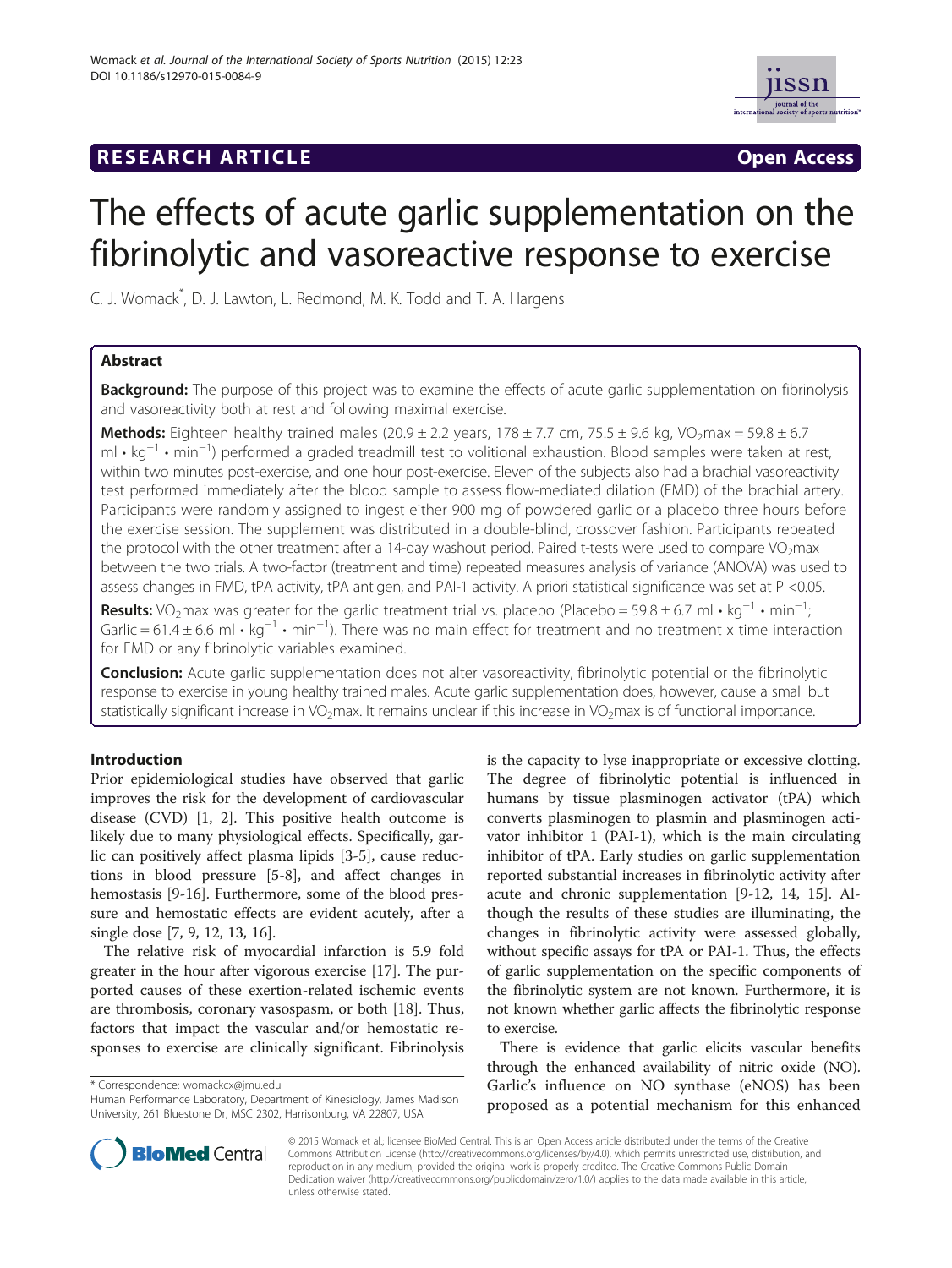availability, and a single dose may be enough to elicit this response [[19, 20](#page-6-0)]. Das et al [[21](#page-6-0)] found that the active compounds in garlic can increase eNOS activity intracellularly, subsequently increasing NO production. Similar findings by Morihara et al [[20\]](#page-6-0) showed that aged garlic extract (AGE) significantly increased NO levels in the plasma when compared to baseline values. Williams et al [[22\]](#page-6-0) observed that two weeks of garlic supplementation significantly increased flow-mediated dilation in men with coronary artery disease. However, the effects of acute garlic supplementation on this measure of vasoreactivity and its effect on the vasoreactive response to exercise are unknown. The purpose of the present study was to evaluate the acute effects of garlic supplementation on tPA, PAI-1, and flowmediated vasodilation, both at rest and in response to exercise. It was hypothesized that the garlic supplementation would increase fibrinolysis and flow-mediated dilation.

# Methodology

#### Participants

Eighteen healthy males (age =  $20.9 \pm 2.2$ ; height =  $178.0 \pm 1.2$ 7.7 cm; weight =  $75.5 \pm 9.6$  kg) from the James Madison University community and the surrounding Harrisonburg area completed this study. The original cohort consisted of 20 subjects but two of these subjects dropped out. All participants were trained in that they either: A) participated in three or more days of vigorous activity for at least twenty minutes per day or B) participated in seven or more days of any combination of moderate-intensity or vigorous-intensity activities achieving a minimum total physical activity of 3000 MET-min • wk−<sup>1</sup> . Exclusion criteria included: any known cardiovascular, pulmonary, or metabolic disease; current tobacco use; current use of any medication known to influence fibrinolysis; infection; fever, or illness within two weeks prior to testing; garlic or flour allergy; and any other medical condition that could compromise safety. Participants were provided with written and verbal information about the experimental procedures, including potential risks, prior to completing an informed consent form. All procedures were approved by the James Madison University Committee on Research Involving Human Subjects prior to testing.

#### Supplementation

Participants were given a packet containing either the placebo treatment (PT), which consisted of three gel capsules containing flour, or the garlic treatment (GT), which consisted of three 300 mg capsules of Kyolic Brand powdered aged garlic extract (Mission Viejo, CA). These treatment packets were administered in a doubleblind, cross-over fashion with the order structured to ensure that an equal number of participants performed the placebo treatment and the garlic treatment first. Participants were instructed to ingest all of the tablets with a glass of water three hours prior to testing. All tests were performed before 10 AM to minimize the effect of diurnal variations on fibrinolysis [\[23](#page-6-0)] and each participant was tested at the same time of day for both trials.

#### Dietary and exercise controls

Throughout the duration of the study participants were instructed to: 1) choose a standard "self-selected" meal to be repeated for the twenty-four hours preceding the two treatment trials, 2) consume the last meal of the day no later than twelve hours prior to the treatment trials, 3) avoid consumption of alcohol twenty-four hours prior to each treatment trial, and 4) avoid exercise immediately prior to each treatment trial. For the self-selected meal, all participants completed a 24-hour dietary recall before the first and second trial. In twelve of the eighteen participants, at least 75 % of the food items from the day before the first trial were repeated on the day before the second trial. For the six participants who did not meet this criterion, there was no reported garlic ingestion the day prior to either trial. Each participant confirmed verbally that they did not exercise before the treatment trials. Participants were allowed to drink water ad libitum throughout the duration of the study.

#### Exercise tests

Upon arrival at the laboratory, participants assumed a semi-recumbent position for 20 min prior to obtaining a baseline blood sample and measuring flow-mediated dilation (FMD) of the brachial artery. Participants then completed a graded exercise test (GXT) to volitional fatigue on a treadmill. Blood sampling and FMD measurements were then obtained immediately after exercise and again 1 hour after exercise cessation. Participants repeated the protocol with the other treatment two weeks later.

The GXT was performed on a Stairmaster Clubtrack 612 treadmill (Kirkland, WA). The test began at an initial speed of 67 m • min<sup>-1</sup>. Speed was then increased at a rate of 13.4 m • min<sup>-1</sup> each minute until 161 m • min<sup>-1</sup> was reached. At this point, the treadmill speed remained constant while the elevation increased at a rate of 3.0 % • min−<sup>1</sup> until 15.0 % grade was reached. Speed was then increased once again at a rate of 13 m  $\cdot$  min<sup>-1</sup> until volitional exhaustion.  $VO<sub>2</sub>$  was continuously monitored with a Sensormedics Spectra metabolic cart (Yorba Linda, CA) and the highest one-minute average was used to determine  $VO<sub>2</sub>$ max. This protocol has been previously shown to elicit profound fibrinolytic responses [\[24,](#page-6-0) [25](#page-7-0)].

#### Blood sampling

For each blood sample, 5 ml of venous blood was collected in a tube treated with acidified citrate (Biopool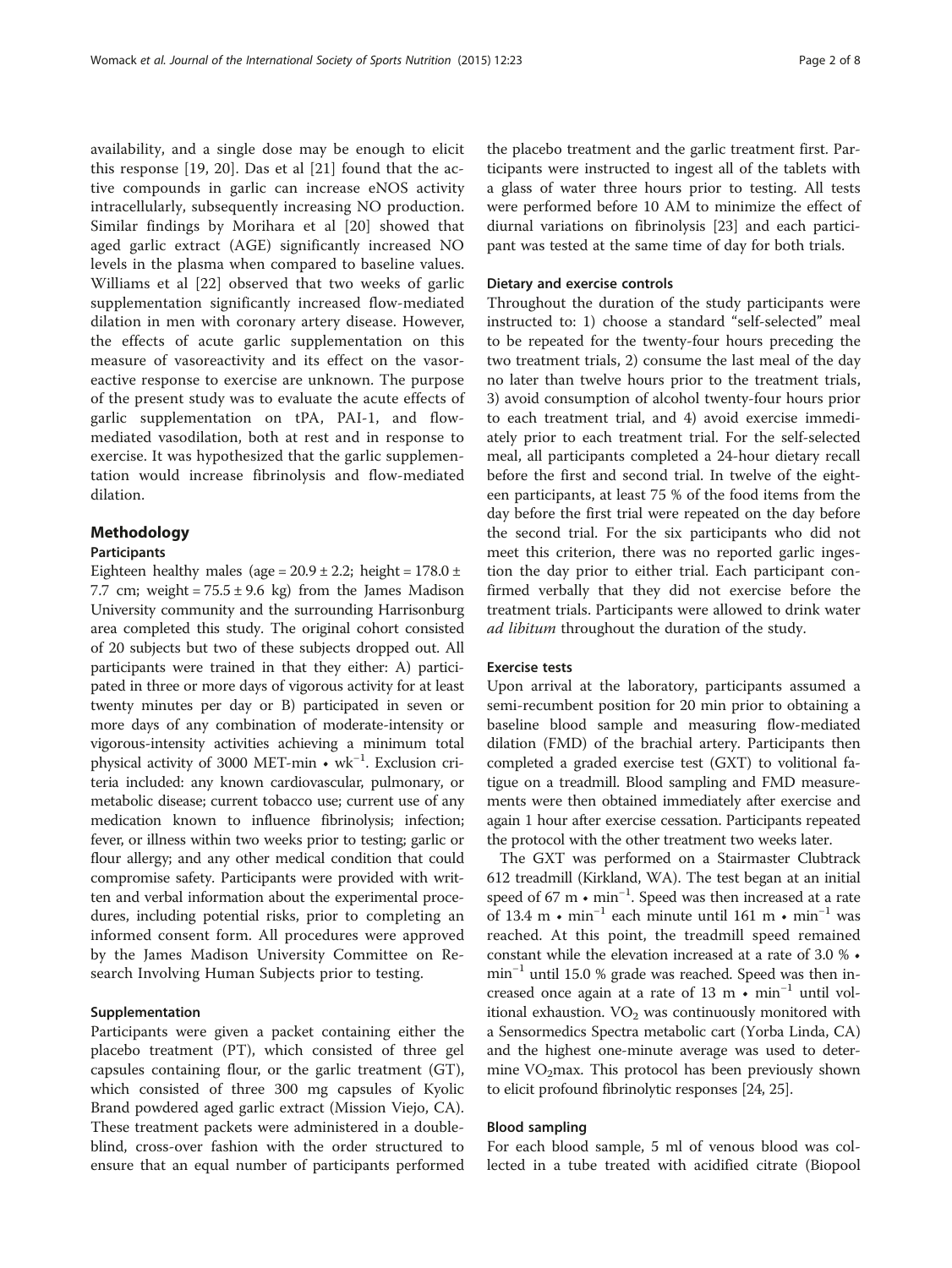International; Ventura, Calif) and an additional 5 ml of blood was collected in an ethylenediaminetetraacetic acid (EDTA) tube. Whole blood collected in EDTA was analyzed for hematocrit using the microhematocrit method. The remainder of the EDTA sample and the blood collected in an acidified citrate tube were spun in a refrigerated centrifuge (Fisher Scientific accuSpin 3r) operating at 4°C and 10,000 rpm for 20 min to obtain platelet-poor plasma. Plasma was alliquoted and stored at -80°C until assayed. Fibrinolytic potential was determined by assaying for tPA activity, tPA antigen, and PAI-1 activity. tPA activity was determined by using an amidolytic activity assay (Biopool International; Ventura, Calif). tPA antigen and PAI-1 activity were determined using an enzyme-linked immunosorbent assay (ELISA) (American Diagnostica, Greenwich, Conn and Diapharma respectively). All values for tPA and PAI-1 were corrected for plasma volume changes [[26](#page-7-0)].

# Flow mediated dilation

Flow mediated dilation of the brachial artery was measured on three separate occasions during each trial: at resting prior to the exercise test, beginning within 2 minutes post exercise test, and 1 hour post exercise test. PerformancePlus ECG Diagnostic Electrodes (Vermed: Bellows Falls, VT) for an electrocardiograph (ECG) were placed on each participant at the left arm, right arm, and left hip for the purposes of coordinating blood flow with cardiac cycles. The distance between the right olecranon process and the elbow was measured, and a DC-6 Diagnostic Ultrasound System (ShenZhen Mindray Bio-Medical Electronics Co., Ltd.: ShenZhen, China) probe was placed at approximately 1/3 of this distance from the elbow to locate the brachial artery. Once the brachial artery was located and an adequate image achieved, the ultrasound probe's position was marked lightly on the participant's skin using a permanent marker to allow for quick relocation of the artery during the trial and standardization of the measurements. For each FMD measurement, a DS400 Aneroid Sphygmomanometer (Hokanson: Bellevue, WA) was placed on the forearm, distal to the right brachial artery [[27\]](#page-7-0). The cuff was inflated to 200 - 250 mmHg ( $\geq$ 25 to 50 mmHg above systolic arterial pressure) and kept inflated for a period of five minutes [[28](#page-7-0)]. Blood flow measurements were initiated at least ten seconds prior to cuff release and post occlusion data collection was continued for ≥ two minutes [[29\]](#page-7-0). The cuff was removed after completion of each FMD measurement during the trial.

All data was collected with the use of Microsoft AM Capture software (Version 8 downloaded from Pennacle Systems Division of Avid Technologies, Inc. New York) at a rate of 8 frames per second. Microsoft AM Capture files were converted using Movavi Video Converter software (Version 10 downloaded from Movavi, Novosibirsk Province, Russian Federation) and analyzed using Brachial Analyzer for Research software (Medical Imaging Applications, LLC. Coralville, IA).

Baseline vessel diameters were recorded as the mean diameter recorded during the ten seconds prior to cuff release. This method for measuring baseline diameter values has been successfully used elsewhere [\[27](#page-7-0), [30-34](#page-7-0)]. Post-occlusion diameter measurements were recorded and averaged at four-second intervals (32 frames) during the first twenty seconds post-occlusion and at fivesecond intervals (40 frames) for the remainder of the two minutes. Peak diameter was recorded as the highest average diameter measured from among the four- or five-second intervals during the two minutes of measurement following cuff release [\[29\]](#page-7-0). Time to peak diameter was estimated as the midpoint of the interval in which peak diameter was recorded. This method for measuring vessel diameters and computing FMD has been shown to be equally valid and reliable as QRS-gating brachial artery diameter measurements [[35](#page-7-0)]. Diameter measurements analyzed with the Brachial Analyzer for Research were used to calculate FMD, which was calculated as [(peak diameter – baseline diameter)/baseline diameter] and recorded as a percent of change.

#### Statistical analysis

The primary dependent variables studied for the present investigation were tPA activity, tPA antigen, PAI-1 activity, and FMD. A two-factor (treatment and time) repeated measures analysis of variance (ANOVA) was used to assess changes in these variables. Paired t-tests were used to compare our secondary outcome variable (VO<sub>2</sub>max) between the two trials. A priori statistical significance was set at  $P < 0.05$ . All statistical analysis was performed using IBM SPSS statistical software.

# Results

Gas exchange data was available for seventeen of the subjects. Fig. [1](#page-3-0) displays average relative  $VO<sub>2</sub>$ max for both conditions, along with the individual data.  $VO<sub>2</sub>max$ was significantly ( $p < 0.05$ ) greater with GT [PT = 59.8 ± 6.7 ml •  $kg^{-1}$  • min<sup>-1</sup>, GT = 61.4 ± 6.6 ml •  $kg^{-1}$  • min<sup>-1</sup>].

#### Fibrinolytic potential

One participant was a consistent outlier (greater than two standard deviations above the mean) for tPA antigen and PAI-1 activity and was excluded from the analysis of fibrinolytic variables. A Shapiro-Wilk test demonstrated that the data was not normally distributed for tPA antigen or PAI-1 activity for at least one time point. These data were log-transformed prior to ANOVA. Further analysis revealed that PAI-1 activity was still abnormally distributed after the log-transformation. The next highest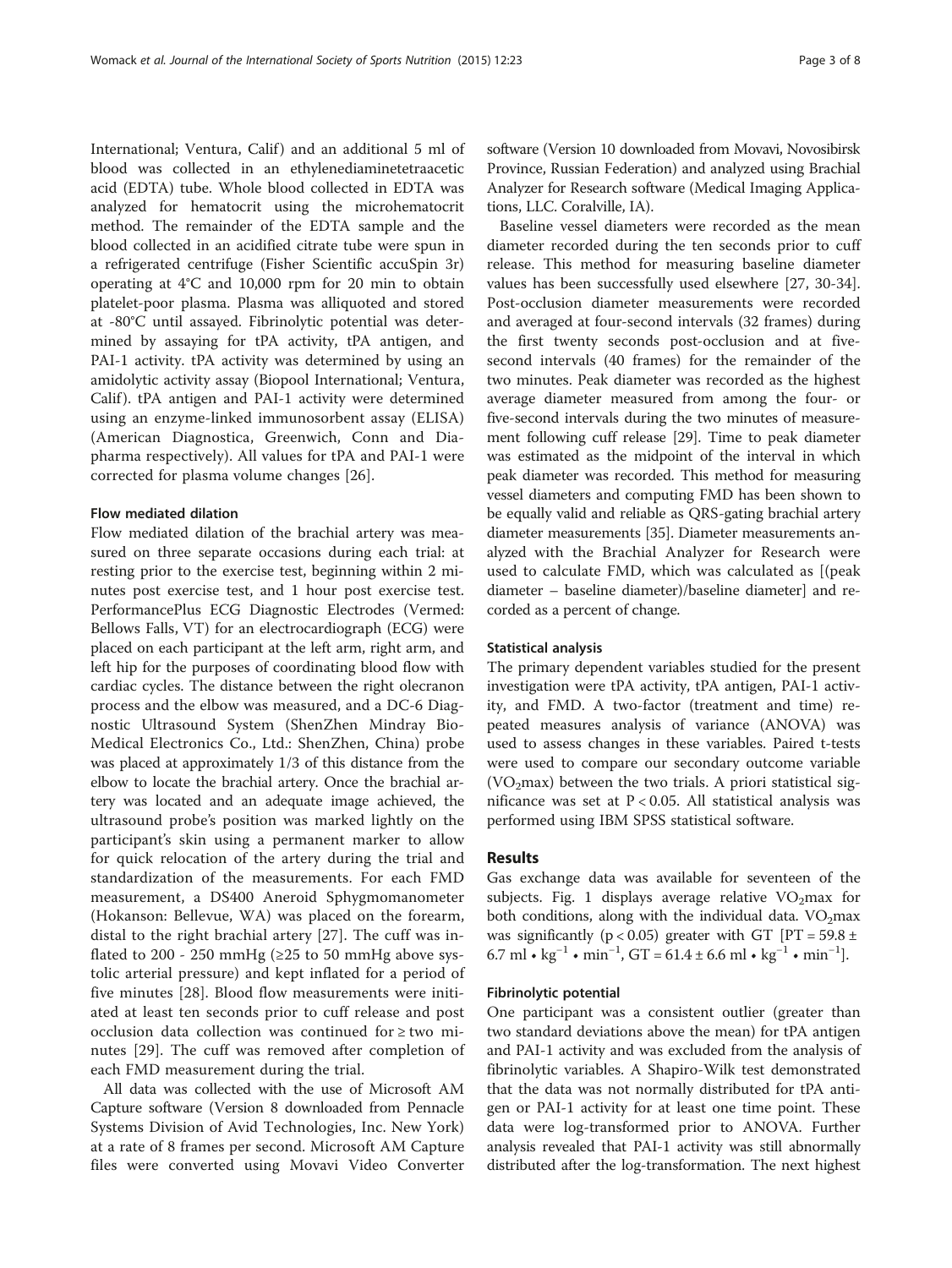outlier was removed from the analysis of fibrinolytic variables and normalcy was then achieved for PAI-1.

Figure [2](#page-4-0) displays the mean tPA activity and tPA antigen response for the PT and GT. A significant  $(p < 0.05)$ main effect was observed for time as tPA activity increased from pre-exercise  $[PT = 0.74 \pm 0.08 \text{ IU} \cdot \text{ml}^{-1}$ ,  $GT = 0.76 \pm 0.07$  IU • ml<sup>-1</sup>] to post-exercise [PT = 19.5 ± 2.8 IU • ml<sup>-1</sup>, GT = 19.8 ± 3.3 IU • ml<sup>-1</sup>]. Compared to pre-exercise values, there was no elevation in tPA activity 1-h post-exercise  $[PT = 0.69 \pm 0.10 \text{ IU} \cdot \text{ml}^{-1}, \text{ GT} =$  $0.69 \pm 0.06$  IU • ml<sup>-1</sup>]. tPA antigen significantly (p < 0.05) increased from pre-exercise  $[PT = 3.6 \pm 0.46$  ng  $\bullet$ ml<sup>-1</sup>, GT = 4.8 ± 1.0 ng • ml<sup>-1</sup>] to post-exercise [PT = 15.4 ± 1.8 ng • ml<sup>-1</sup>, GT = 20.0 ± 3.1 ng • ml<sup>-1</sup>]. One hour post-exercise tPA antigen was reduced to baseline as it was not significantly different than pre-exercise values  $[PT = 4.0 \pm 0.52 \text{ ng } \cdot \text{ ml}^{-1}$ ,  $GT = 4.8 \pm 0.80 \text{ ng } \cdot \text{ ml}^{-1}$ . There was no main effect for treatment and no treatment x time interaction for these variables ( $p > 0.05$ ).

Figure [3](#page-5-0) displays the mean PAI-1 activity response for the PT and GT. A significant  $(p < 0.05)$  main effect was observed for time as PAI-1 activity significantly ( $p <$ 0.05) decreased from pre-exercise  $[PT = 0.63 \pm 0.10$  ng  $\bullet$ ml<sup>-1</sup>, GT = 0.92 ± 0.22 ng • ml<sup>-1</sup>] to post-exercise [PT = 0.16 ± 0.05 ng • ml<sup>-1</sup>, GT = 0.32 ± 0.13 ng • ml<sup>-1</sup>]. There was no difference in pre-exercise PAI-1 activity and PAI-1 activity 1-h post-exercise  $[PT = 0.88 \pm 0.17 \text{ ng} \cdot \text{ml}^{-1}$ ,

GT =  $0.97 \pm 0.21$  ng • ml<sup>-1</sup>]. There was no significant main effect ( $p > 0.05$ ) for treatment or a significant ( $p >$ 0.05) treatment x time interaction for PAI-1 activity.

# Flow-mediation dilation

Seven of the eighteen participants were excluded from the analysis of FMD-related variables. Six of the seven were unable to be analyzed due to poor image quality or missing data points. A Shapiro-Wilk test revealed that the remaining 12 data points were abnormally distributed. This was corrected by removing another participant that represented an extreme outlier (two data points were approximately three standard deviations from the mean). Removal of this participant then resulted in normally distributed data.

Average change in FMD and peak diameter are summarized in Table [1](#page-5-0). No significant main effect for treatment ( $p > 0.05$ ) or time ( $p > 0.05$ ) or a treatment x time interaction were found  $(p > 0.05)$  for these variables.

Time to peak diameter data is also summarized in Table [1](#page-5-0). No significant main effects for treatment (p > 0.05) or treatment by time interactions were found  $(p > 0.05)$ 0.05). A significant main effect for time  $(p < 0.05)$  was observed as the time to peak diameter was longer immediately after exercise.

# **Discussion**

The primary finding of this study is that acute garlic supplementation does not improve resting fibrinolytic potential or vasoreactivity; nor does it affect the fibrinolytic or vasoreactive response to exercise in young, healthy males. Similarly, Legnani and co-workers [[16](#page-6-0)] did not observe improvements in tPA activity with acute garlic supplementation. In that investigation, the participant pool was young and healthy and supplemented with 900 mg of a garlic powder preparation four hours prior to evaluation. In contrast, several studies have observed enhancement of the fibrinolytic system within a few hours after the consumption of garlic. Euglobulin clot lysis time (ECLT) has been observed to decrease following acute administration of garlic oil [\[9](#page-6-0)] or raw garlic [[13\]](#page-6-0). However, in one of these studies, the improved ECLT from garlic occurred following butter ingestion [[9\]](#page-6-0), while the other study was performed on participants with heart disease [\[13](#page-6-0)]. Thus, the discrepancy of results could be explained by methodology and population.

It is also possible that the acute garlic supplementation regimen in the present study could have possibly affected another hemostatic factor, such as fibrinogen or urinary plasminogen activator, which would also affect ECLT but does not specifically affect tPA or PAI-1. However, Kiesewetter et al. [\[36](#page-7-0)] did observe significant (56 % and 51 %, respectively) increases in tPA activity five hours after acute supplementation of 300 mg and 600 mg of

<span id="page-3-0"></span>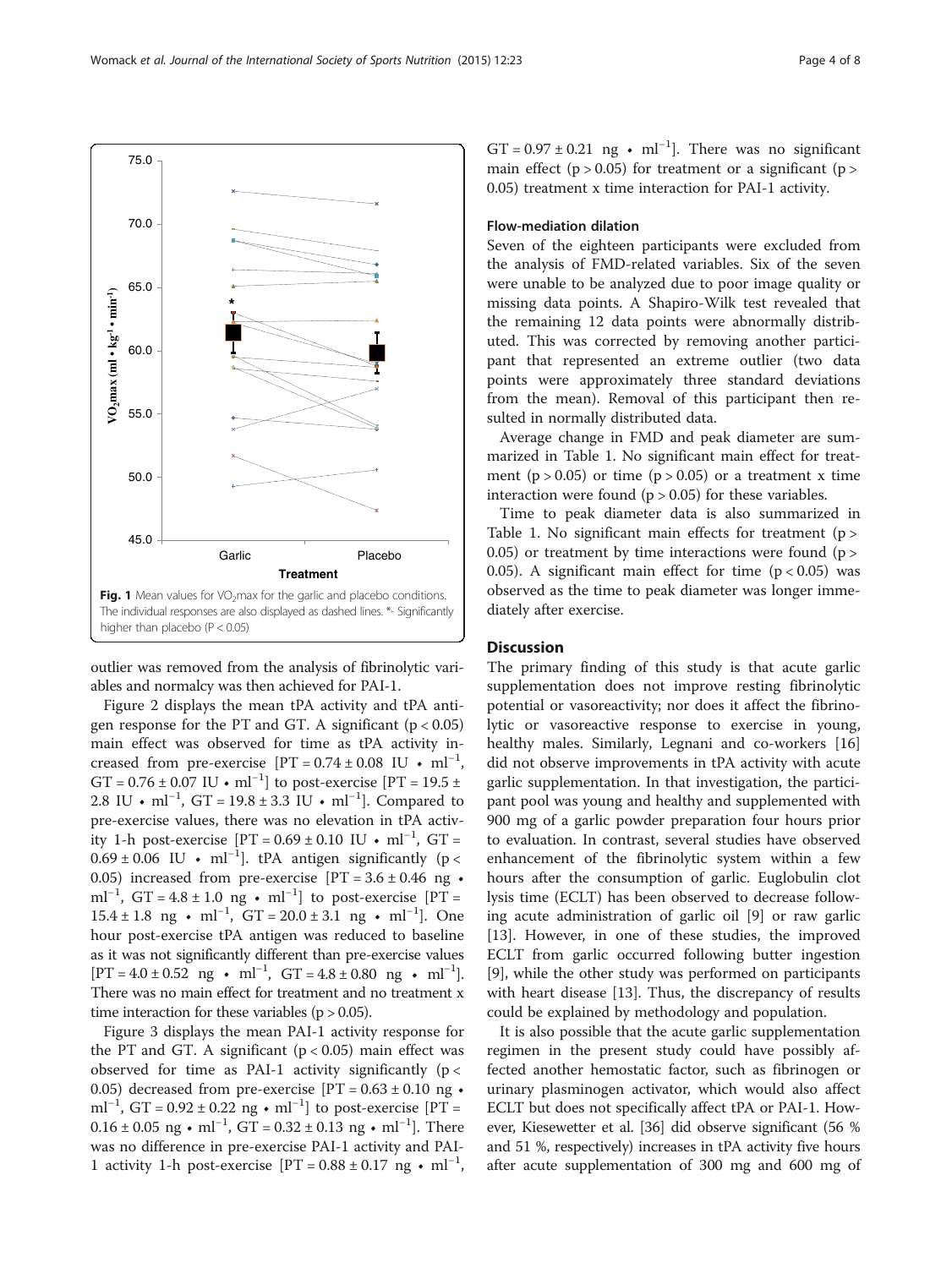<span id="page-4-0"></span>Womack et al. Journal of the International Society of Sports Nutrition (2015) 12:23



garlic in young, healthy males. Furthermore, Jung and coworkers [\[37\]](#page-7-0) measured fibrinolytic potential following acute garlic supplementation and observed about an 86 % increase in tPA activity after five hours in a similar subject sample. It is possible, therefore, that acute garlic supplementation does not impact hemostasis until at least five hours after ingestion as data reported from our study and from Legnani et al were four and three hours after supplementation respectively.

In addition to the lack of hemostatic effect in the present study, acute garlic supplementation also failed to have an impact on brachial artery vasoreactivity. In prior studies, garlic improved synthesis of NO in platelets and tissue preparations [\[21](#page-6-0)] as well as production in mice [[19, 20\]](#page-6-0). Furthermore, chronic AGE supplementation has been shown to improve brachial vasoreactivity in individuals with acute hyperhomocysteinemia. Therefore,

prior research clearly suggests that garlic is capable of improving endothelial function and that this improvement can lead to increased vasoreactivity. However, the fact that the current study was performed on young, healthy individuals suggests that the effects of an acute dose in a healthy population are not sufficient to observe significant changes. Furthermore, it is possible that the garlic supplementation increased NO synthesis, but not to the extent that it improved brachial vasoreactivity in this population. Finally, it is possible that improvements would have been observed if a sample with cardiovascular disease, or another condition that compromises vasoreactivity, were studied but this possibility can only be addressed with future research.

In the present study, we observed a significant increase in the time to peak diameter immediately following exercise. Rognmo et al [\[38\]](#page-7-0) observed a 38 % reduction from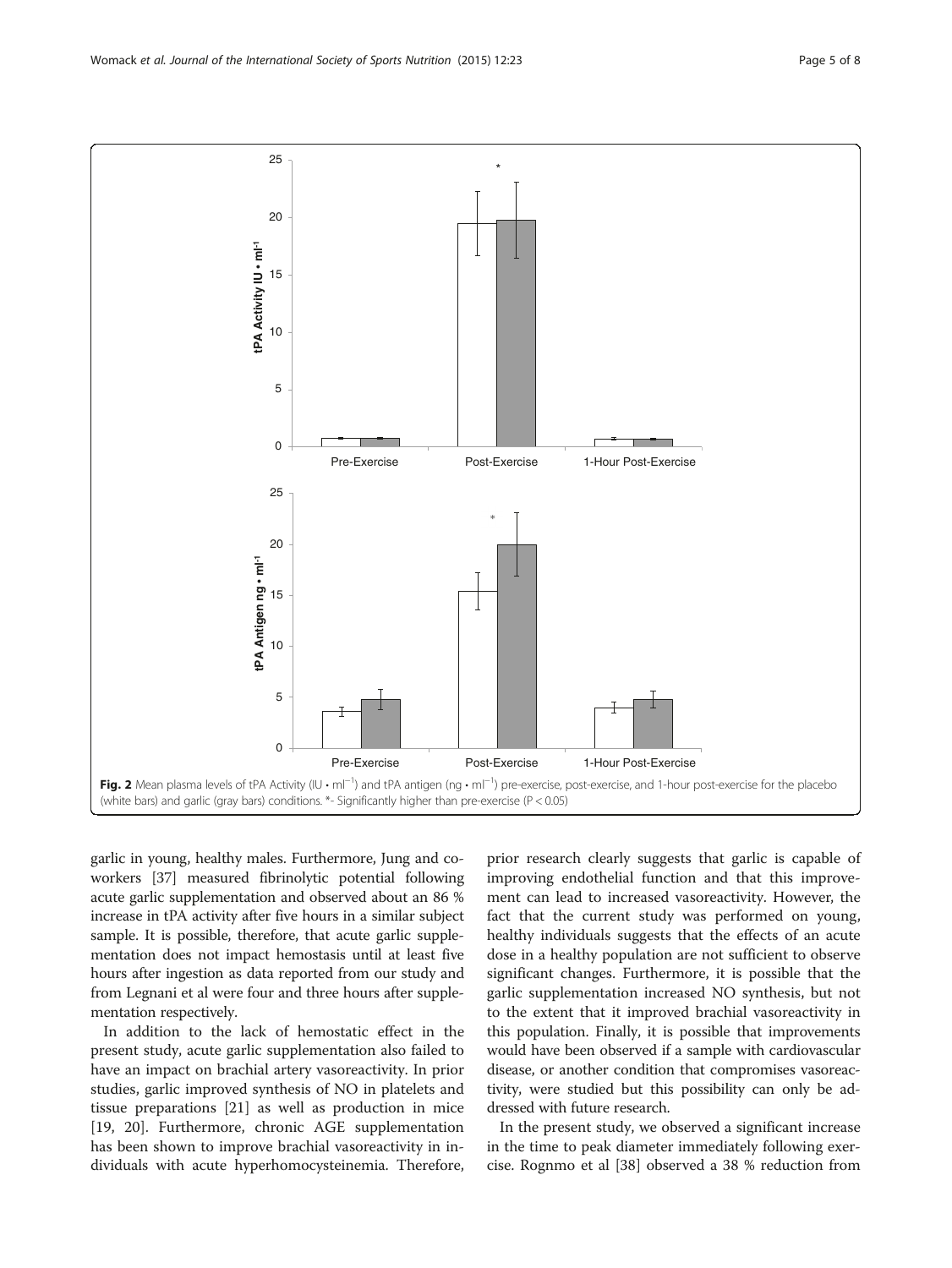<span id="page-5-0"></span>

baseline in FMD values one-hour post-exercise in trained subjects. This occurred despite the fact that NO was increased 93 % at 1-hour post-exercise, along with large arterial diameters at this same time point. It was suggested that this large arterial diameter, combined with high levels of circulating NO in the plasma, may have dilated the vessel to maximal or near maximal diameter prior to FMD measurement. Thus it is possible that in this population of young, healthy males, the exercise increased arterial diameter and peak blood flow to a point that could not be further enhanced by acute garlic supplementation.

Evidence from Silber et al [\[39](#page-7-0)] may also explain why there was no significant difference ( $p = 0.524$ ) in peak diameters across all time-points. The current study used young, healthy, trained males similar in characteristics to the trained athletes in the study by Rognmo et al [\[38](#page-7-0)]. These athletes had larger brachial diameters than the sedentary controls, and were less prone to increased dilation due to increased shear stress as their diameters were already large enough to accommodate increased blood flow to exercising muscles [[38](#page-7-0)]. As the participants in the current study were of similar training status, it is probable that they too had relatively large brachial artery diameters. If larger arteries dilate to a lesser extent than smaller arteries [\[39\]](#page-7-0), there would be less change in dilation from resting to peak dilation.

An unexpected secondary finding of the present study is that acute garlic supplementation causes a slight but significant increase in  $VO<sub>2</sub>$ max in young, healthy, trained males without significantly increasing their treadmill time. Garlic has been suggested as an anti-fatigue agent, although the specific mechanism of this effect has not been elucidated [\[40\]](#page-7-0). Of the 17 participants whose gas exchange data was analyzed, thirteen of them achieved a higher relative  $VO<sub>2</sub>max$  during the garlic trial than during the placebo trial. The average relative  $VO<sub>2</sub>max$  was 59.8 ml  $\bullet$  $kg^{-1}$  • min<sup>-1</sup> and 61.4 ml • kg<sup>-1</sup> • min<sup>-1</sup> for the placebo and garlic trials, respectively. Ince & colleagues [[41](#page-7-0)] administered a single dose of garlic to ten college-aged endurance athletes and observed a significant increase in VO<sub>2</sub>max (57.3 ml • kg<sup>-1</sup> • min<sup>-1</sup> for the garlic trial and 55.6 ml •  $\text{kg}^{-1}$  • min<sup>-1</sup> for the placebo trial) five hours after garlic ingestion. It was speculated that the observed

Table 1 Mean FMD, peak diameter and time to peak diameter (± Std. Dev) for both conditions at all three time-points

| Variable                    |         | Resting           | Post-exercise   | 1-hour post-exercise |
|-----------------------------|---------|-------------------|-----------------|----------------------|
| FMD (mm)                    | Garlic  | $0.068 + 0.032$   | $0.091 + 0.119$ | $0.084 + 0.097$      |
|                             | Placebo | $0.071 + 0.051$   | $0.071 + 0.084$ | $0.108 + 0.097$      |
| Peak diameter (mm)          | Garlic  | $4.241 + 0.388$   | $4.307 + 0.383$ | $4.293 + 0.443$      |
|                             | Placebo | $4.337 + 0.516$   | $4.322 + 0.348$ | $4.463 + 0.285$      |
| Time to peak diameter (sec) | Garlic  | $56.36 + 19.24$   | $66.36 + 13.43$ | $60.00 + 14.66$      |
|                             | Placebo | $51.82 \pm 16.77$ | $69.09 + 12.81$ | $61.36 \pm 13.05$    |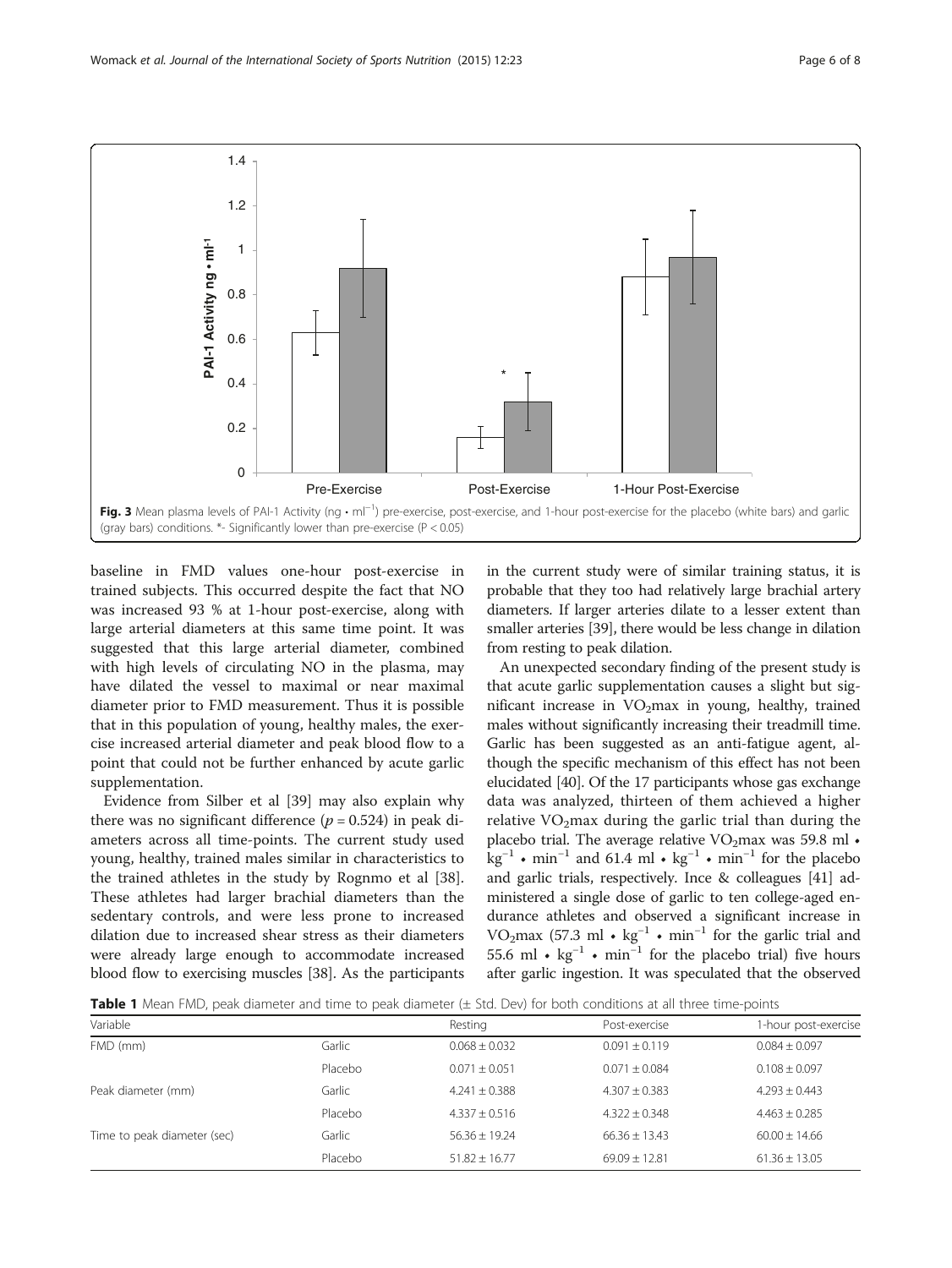<span id="page-6-0"></span>differences between the garlic and placebo trials were due to improvements in the fluidity of the blood whereby whole-blood viscosity was decreased due to garlic-induced reductions in fibrinogen concentration. However, fibrinogen was not measured by Ince & colleagues [[41](#page-7-0)] or in the current study so this possibility cannot be proven. Interestingly, Morihara & coworkers [20] also examined the impact of aged garlic extract (AGE) on succinate dehydrogenase (SDH) activity. AGE significantly increased SDH activity by 40 % in the gastrocnemius muscle of the rats engaging in repeated endurance exercise on a mechanical treadmill 5 times per week for 4 weeks as compared to the control exercising rats which did not receive AGE. This elevation in SDH activity may indicate AGE enhances aerobic metabolism of skeletal muscle during exercise, which in turn may account for the increase in  $VO<sub>2</sub>$ max observed in the present study.

The major limitation of the present study is that the findings are specific to healthy young males with a high cardiorespiratory endurance. It is entirely possible that individuals with impaired fibrinolysis and/or diminished brachial vasoreactivity would experience improvements in one or both of these parameters with acute garlic supplementation. However, our findings do strongly suggest that acute garlic supplementation does not impact tPA, PAI-1 or brachial vasoreactivity in the studied population.

The functional importance of the observed improvements in  $VO<sub>2</sub>max$  is uncertain. The present study found a 1.6 ml • kg<sup>-1</sup> • min<sup>-1</sup> increase in VO<sub>2</sub>max without a corresponding improvement in treadmill time. Con-versely, Ince & colleagues [\[41](#page-7-0)] observed a 2 ml  $\cdot$  kg<sup>-1</sup>  $\cdot$ min<sup>-1</sup> increase in VO<sub>2</sub>max as well as a 53.6 s increase in treadmill time. Both studies used groups of healthy trained college aged males. Future studies should seek to replicate the present findings to see if the lack of improved treadmill time persists.

# Conclusion

In summation, the present study does not support the hypothesis that acute supplementation with garlic enhances the resting of post-exercise fibrinolysis or vasoreactivity in young, healthy males. However it does appear that acute garlic supplementation does result in a small but significant increase in  $VO<sub>2</sub>$  max in this population. Future studies should evaluate whether these improvements in  $VO<sub>2</sub>max$  are of any functional importance.

#### Competing interests

The authors declare that they have no competing interests.

#### Authors' contributions

CJW and DJL participated in study design, blood draws and assays, data analysis and drafted the manuscript. MKT and LR participated in the data collection for variables related to vasoreactivity, statistical analysis for those variables and drafted the manuscript. TAH participated in study design and drafting the manuscript. All authors read and approved the final manuscript.

#### Acknowledgements

The authors do not have any acknowledgements.

Received: 25 August 2014 Accepted: 30 April 2015 Published online: 14 May 2015

#### References

- 1. Kendler BS. Garlic (Allium sativum) and onion (Allium cepa): a review of their relationship to cardiovascular disease. Prev Med. 1987;16:670–85.
- 2. Keys A. Wine, garlic and CHD in seven countries. Lancet. 1980;1:145–6.
- 3. Silagy C, Neil A. Garlic as a lipid lowering agent-a meta-analysis. J R Coll Physicians Lond. 1994;28:39–45.
- 4. Stevinson C, Pittler MH, Ernst E. Garlic for treating hypercholesterolemia. A meta-analysis of randomized clinical trials. Ann Intern Med. 2000;133:420–9.
- 5. Ziaei S, Hantoshzadeh S, Rezasoltani P, Lamyian M. The effect of garlic tablet on plasma lipids and platelet aggregation in nulliparous pregnants at high risk of preeclampsia. Eur J Obstet Gynecol Reprod Biol. 2001;99:201–6.
- 6. Steiner M, Lin RI. Aged garlic extract, a modulator of cardiovascular risk factors. J Nutr. 2001;131 Suppl 3:980–4.
- 7. McMahon FG, Vargas R. Can garlic lower blood pressure? A pilot study. Pharmacotherapy. 1993;13:406–7.
- 8. Vorberg G, Schneider B. Therapy with garlic: results of a placebo-controlled, double-blind study. Br J Clin Pract. 1990;44 suppl 69:7–11.
- 9. Bordia A, Bansai HC, Arora SK, Singh SV. Effect of the essential oils of garlic and onions on alimentary hyperlipemia. Atherosclerosis. 1975;21:15–9.
- 10. Bordia AK, Joshi HK, Sanadhya YK, Bhu N. Effect of essential oil of garlic on serum fibrinolytic activity in patients with coronary artery disease. Atherosclerosis. 1977;28:155–9.
- 11. Bordia AR, Samadhya SK, Rathore AS, Bhu N. Essential oil of garlic on blood lipids and fibrinolytic activity in patients of coronary artery disease. Jr Assoc Phys. 1978;26:327–31.
- 12. Arora R, Arora S, Gupta RK. The long-term use of garlic in ischemic heart disease. Atherosclerosis. 1981;40:175–9.
- 13. Chutani SK, Bordia A. The effect of fried versus raw garlic on fibrinolytic activity in man. Atherosclerosis. 1981;38:417–21.
- 14. Bordia A, Sharma KD, Parmar YK, Verma SK. Protective effect of garlic oil on the changes produced by 3 weeks of fatty diet on serums cholestrerol, serum triglycerides, fibrinolytic activity and platelet adhesiveness in man. Indian Heart J. 1982;34:86–8.
- 15. Gadkari JV, Joshi VD. Effect of ingestion of raw garlic on serum cholesterol level, clotting time and fibrinolytic activity in normal subjects. J Postgrad Med. 1991;37:128–31.
- 16. Legnani C, Frascaro M, Guazzaloca G, Ludovici S, Cesarano G, Coccheri S. Effects of a dried garlic preparation on fibrinolysis and platelet aggregation in healthy subjects. Arzneim Forsch Drug Res. 1993;43:119–22.
- 17. Mittleman MA, Maclure M, Tofler GH, Sherwood JB, Goldberg RJ, Muller JE. Triggering of acute myocardial infarction by heavy physical exertion. N Eng J Med. 1993;329:1677–83.
- 18. Ciampricotti R, El Gamal M, Relik T, Taverne R, Panis J, de Swart J, et al. Clinical characteristics and coronary angiographic findings of patients with unstable angina, acute myocardial infarction, and survivors of sudden ischemic death occurring during and after sport. Am Heart J. 1990;120:1267–78.
- 19. Morihara N, Sumioka I, Moriguchi T, Naoto U, Kyo E. Aged garlic extract enhances production of nitric oxide. Life Sci. 2002;71:509–17.
- 20. Morihara N, Ushujima M, Kashimoto N, Sumioka I, Nishihama T, Hayama M, et al. Aged garlic extract ameliorates physical fatigue. Biol Pharm Bull. 2006;29:962–6.
- 21. Das I, Khan NS, Sooranna SR. Potent activation of nitric oxide synthase by garlic: a basis for its therapeautic applications. Curr Med Res Opin. 1995;13:257–63.
- 22. Williams MJA, Sutherland WHF, McCormick MP, Yeoman DJ, de Jong SA. Aged garlic extract improves endothelial function in men with coronary artery disease. Phytother Res. 2005;19:314–9.
- 23. Angleton P, Chandler WL, Schmer G. Diurnal variation of tissue-type plasminogen activator and its rapid inhibitor (PAI-1). Circulation. 1989;79:101–6.
- 24. Paton CM, Nagelkirk PR, Coughlin AM, Cooper JA, Davis DA, Hassouna H, et al. Changes in von willebrand factor and fibrinolysis following a post-exercise cool-down. Eur J Appl Physiol. 2004;92:328–33.